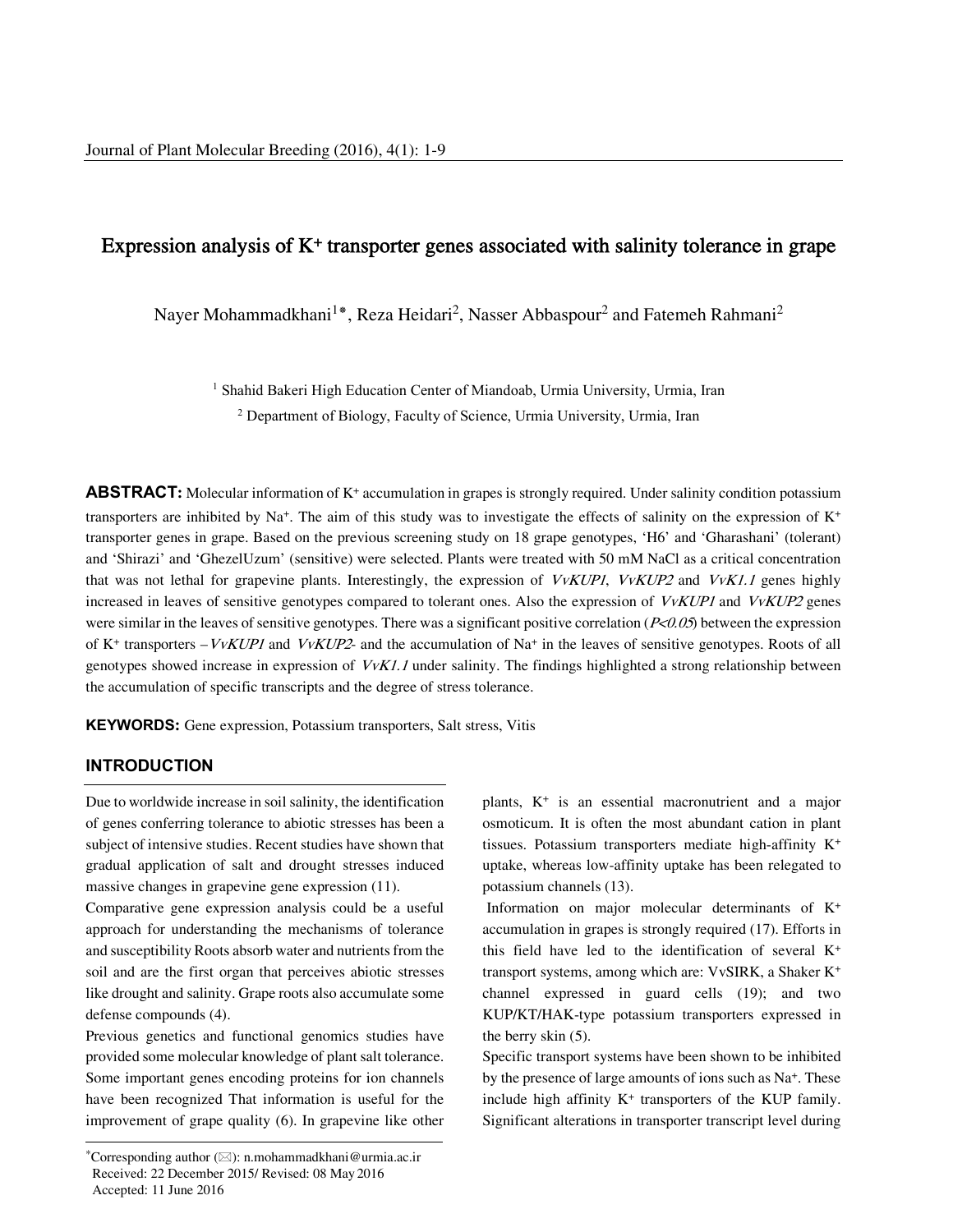salinity stress may point to the potential roles of these gene products and their substrates during plant salinity stress  $(20)$ .

The most studied members of the KT/KUP/HAK family belong to the two largest groups, which were named I and II (2). In growing grapevine fruits (Vitis vinifera), the expression of VvKUP1 and VvKUP2 potassium transporter genes is dependent on their developmental stage. It is likely that these transporters are required for the potassium-driven cell expansion in young grape berries  $(5)$ .  $VvK1.1$  is mainly expressed in the root cortex like its Arabidopsis AKT1 counterpart, which has been shown to be involved in K+ uptake from the soil (10).  $VvK1.1$  transport activity is especially dedicated to  $K<sup>+</sup>$  uptake from external media (soil or apoplast) containing low  $K^+$  concentrations.

In previous experiments, 18 grape genotypes were screened from the view point of salt tolerance parameters (14, 16). The genotypes with lower (GhezelUzum and Shirazi) and higher (H6 and Gharashani) capacity for salinity tolerance were selected for molecular analysis.

The aim of the present molecular study was to compare genes expression related to potassium transporters in the roots and leaves of tolerant and sensitive grape genotypes under salinity.

### **MATERIALS AND METHODS**

#### **Plant materials and growth conditions**

Hardwood cuttings of four grape genotypes ['H6 Hybrid' (V. vinifera cv. GharaUzum *×* V. riparia cv. Kober 5BB), 'Gharashani', 'GhezelUzum', and 'Shirazi'] were obtained from Kahriz vineyard (Agricultural Research Center, grape genotypes collection). The cuttings were disinfected with benomyle  $(1\% \text{ w/v})$ , and then the basal parts were soaked in Indole-3-butyric acid 0.1% (w/v) for 5-10 s. All cuttings were struck in a mist house (relative humidity 80%) with a heat-bed temperature of 20-30 ºC. After two weeks, the rooted cuttings were transferred into 2 L pots containing containing aerated Hoagland solution. The pots were protected with Aluminum foil to avoid light effects and alga proliferation.

#### **Salinity treatments**

Two-month plants were treated with 50 mM NaCl (threshold salinity was determined for the genotypes).

According to the screening study, 50 mM salt was sufficient to reduce water potentials, but did not kill the grapevine plants when exposed for several days. Leaf and root tissues were collected at different time points (0, 24 hours and 14 days), frozen in liquid nitrogen immediately and stored at -80 °C until RNA isolation

#### **RNA isolation, cDNA synthesis and RT-PCR**

Total RNA was extracted from root tissues using Louime et al. (12) method with a small modification. The RNA concentration was determined by Biophotometer (Eppendorf, Germany). The integrity of RNA was checked on agarose gel. First-strand cDNA was synthesized from total RNA using a first strand cDNA synthesis Kit (Fermentas) according to the manufacturer's instructions. The cycling protocol for 20 µl reaction mix was 5 min at 65 °C, followed by 60 min at 42 °C, and 5 min at 70 °C to terminate the reaction. Second strand cDNA synthesis was made up with PCR Master Kit (Cinnagen Co.). PCR conditions were as following protocol: initial denaturation at 95 °C for 3 min, followed by 28-30 cycles at 95 °C for 30 s, 60-64 °C for 30 s and 72 °C for 20 s and final extension at 72 °C for 5 min. The *VvEF1* gene (Elongation Factor 1) was used as internal reference. Forward and reverse primers sequences are shown in Table 1.

The products of RT-PCR were separated on 1.5% agarose gel which contained Ethidium Bromide (0.5 µg/ml) and were visualized using Gel Logic 212 pro Imaging System (Carestream, USA).

The experiment was repeated three times. The intensity of the RT-PCR bands was measured using Image J software 1.43.

**Table1**. Primers used in RT-PCR experiment

| Genes                 | Sequence $(5' \rightarrow 3')$                             | $T_m$ (°C)    |
|-----------------------|------------------------------------------------------------|---------------|
| <i><b>VvKTJPI</b></i> | TGAGCTTTGAAACATGGGAAGACT<br><b>TTCTTGTTACCAAGCCTTCCGG</b>  | 66.8<br>67.9  |
| VvKIIP2               | <b>ATGCTTCCTGCCATTTCCACATA</b><br>GGTTGGCATGGTTTATATCGTCTG | 68<br>66.9    |
| VvK1.1                | <b>TTGTTGAAACGTGGTCTGGA</b><br><b>GCCCTGCCCCATAATCTAGT</b> | 64.2<br>63.9  |
| VvEF1-α               | <b>TCTGCCTTCTTCCTTGGGTA</b><br>GCACCTCGATCAAAAGAGGA        | 53.46<br>53.2 |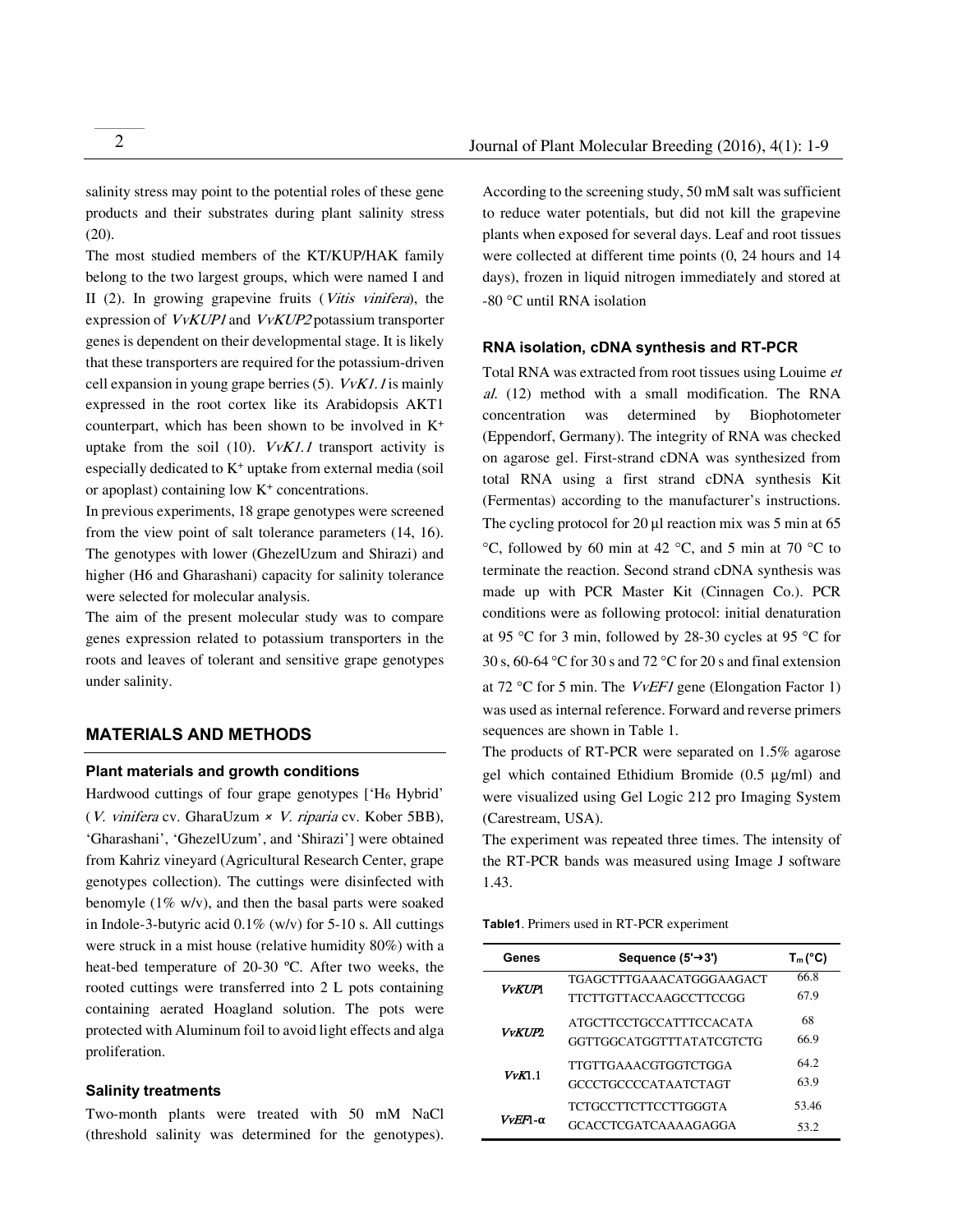#### **Statistical analysis**

Statistical analyses were done using SPSS software (Version 14.0). Error bars on graphs were SEM. Normality of the data was tested by Kolmogorov-Smirnov method. One-way analysis of variance with post-hoc tests and twoway analysis of variance (General Linear Model) with Tukey's multiple range tests  $(P<0.05)$  were used to determine differences between the means**.**

#### **RESULTS**

# **Salinity effects on the expression of potassium transporter genes in grape genotypes**

Figure 1 showed the profile of  $K^+$  transporter genes ( $VvKUP1$ ,  $VvKUP2$  and  $VvK1.1$ ) in the leaves and roots of tolerant ('H6' and 'Gharashani') and sensitive ('Shirazi' and 'GhezelUzum') grape genotypes (Vitis L.) at different time points treated by 50 mM NaCl.

#### **Salinity effects on the expression of VvKUP1 gene**

VvKUP1 gene belongs to a potassium transporter. The expression of VvKUP1 gene first (after 24 hours of treatment) increased and then (after 14 days of salinity) decreased in the leaves of tolerant genotypes, but we

observed accumulation in sensitive genotypes under salinity (Figure 2).

The increase in 'Shirazi' genotype was higher compared to 'GhezelUzum'. The roots of sensitive genotypes showed no significant change  $(P<0.05)$  under salinity compared to control, whereas VvKUP1 transcripts down regulated in roots of 'Gharashani'. The roots of 'H6' genotype showed first decrease and then increase in gene transcripts under salinity. However, the roots of H6 genotype showed no significant difference ( $P \le 0.05$ ) between control and 14-day salinity treatment. GLM analysis showed that the difference in the expression of  $VvKUP1$  was not significant ( $P<0.05$ ) between 'H6' and 'Shirazi' genotypes in leaves. Also the difference between 24-hour and 14-day treatments was not significant. But in roots, the difference in VvKUP1 transcripts was significant  $(P<0.05)$  among genotypes and also among salinity treatments.

## **Salinity effects on the expression of VvKUP2 gene**

VvKUP2 gene belongs to a potassium transporter. As shown in figure 3, the expression of VvKUP2 was similar to VvKUP1 transcripts in the leaves of sensitive genotypes. Tolerant genotypes showed first increase and then decrease, but sensitive genotypes showed increase in both gene transcripts.



**Figure 1**. Expression profile of potassium transporter genes in leaves (A) and roots (B) of four grape genotypes [H<sub>6</sub> (V. vinifera cv. GharaUzum *× V. riparia* cv. Kober 5BB), Gh: Gharashani, Sh: Shirazi and GU: GhezelUzum] after 0, 24 hours and 14 days treated by 50mM NaCl.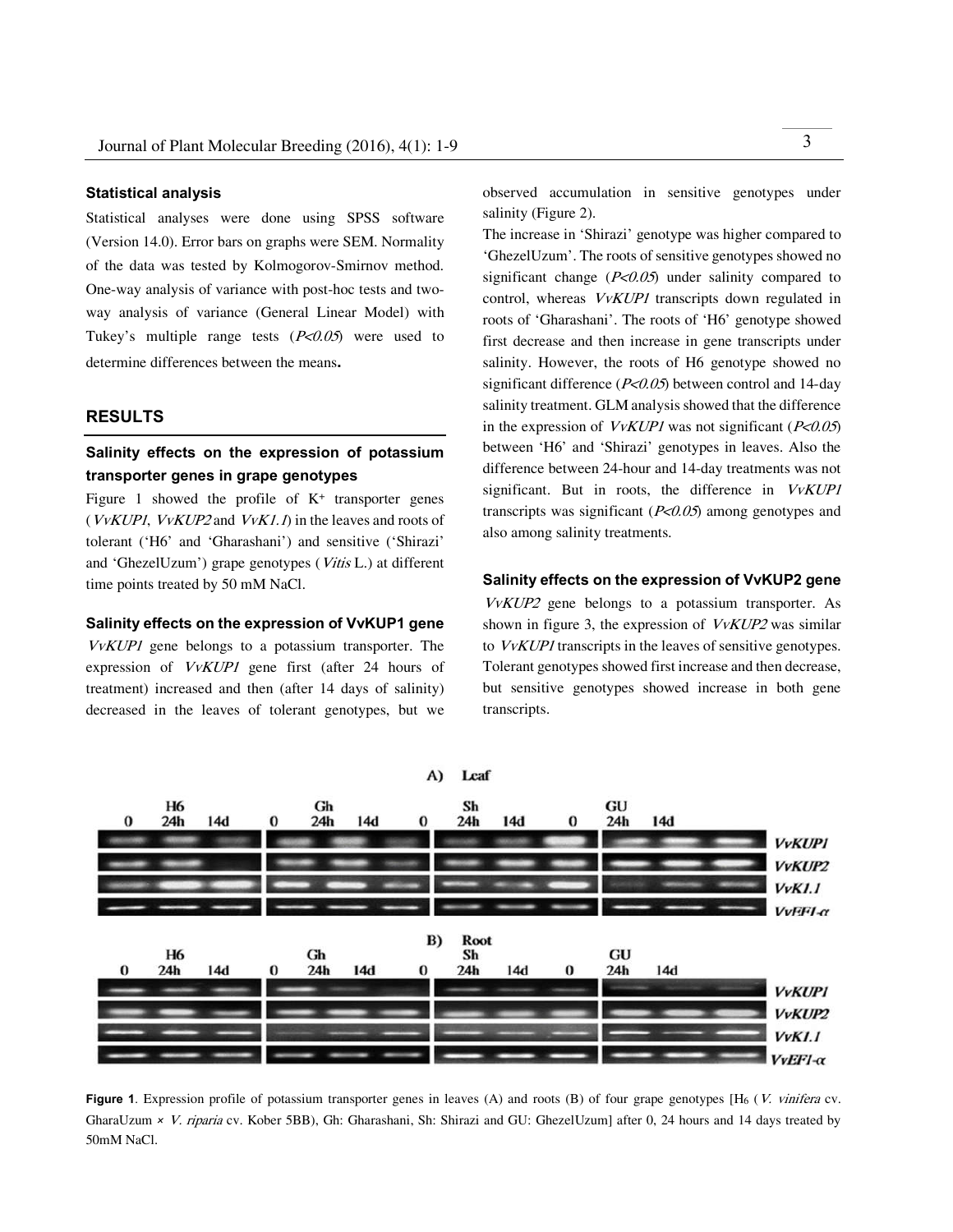In the roots of tolerant genotypes, we observed first increase and then decrease, but sensitive genotypes showed first decrease and then increase in the expression of VvKUP2 gene. It means that VvKUP2 transcripts showed inverse status in the roots of tolerant and sensitive genotypes.

After 14 days of salinity treatment, we observed accumulation in the roots of all genotypes compared to control, except for 'H6'.

However, that increase in 'Shirazi' genotype was not significant ( $P<0.05$ ). GLM analysis showed that the difference in the expression of VvKUP2 was not significant  $(P<0.05)$  in leaves of 'Shirazi' and 'Gharashani' genotypes, but the difference among time points was significant. In roots, the difference between 'Shirazi' and 'GhezelUzum' genotypes as well as the difference between 0 and 14 days salinity was not significant  $(P<0.05)$ .





**Figure 2**. Expression level of VvKUP1 gene in leaves (A) and roots  $(B)$  of four grape genotypes  $[H_6 (V. \textit{vinifera} cv.$ GharaUzum *×* V. riparia cv. Kober 5BB), Gharashani, Shirazi, GhezelUzum] after 0, 24 hours and 14 days treated by 50 mM NaCl. Bars are the means (n=3)  $\pm$  Standard Error (P<0.05, One Way ANOVA). Different letters above the columns indicate significant difference between the treatments according to Tukey's test.

**Figure 3.** Expression level of VvKUP2 gene in leaves (A) and roots (B) of four grape genotypes [H<sub>6</sub> (V. vinifera cv. GharaUzum *×* V. riparia cv. Kober 5BB), Gharashani, Shirazi, GhezelUzum] after 0, 24 hours and 14 days treated by 50 mM NaCl. Bars are the means  $(n=3) \pm$  Standard Error (P<0.05, One Way ANOVA). Different letters above the columns indicate significant difference between the treatments according to Tukey's test.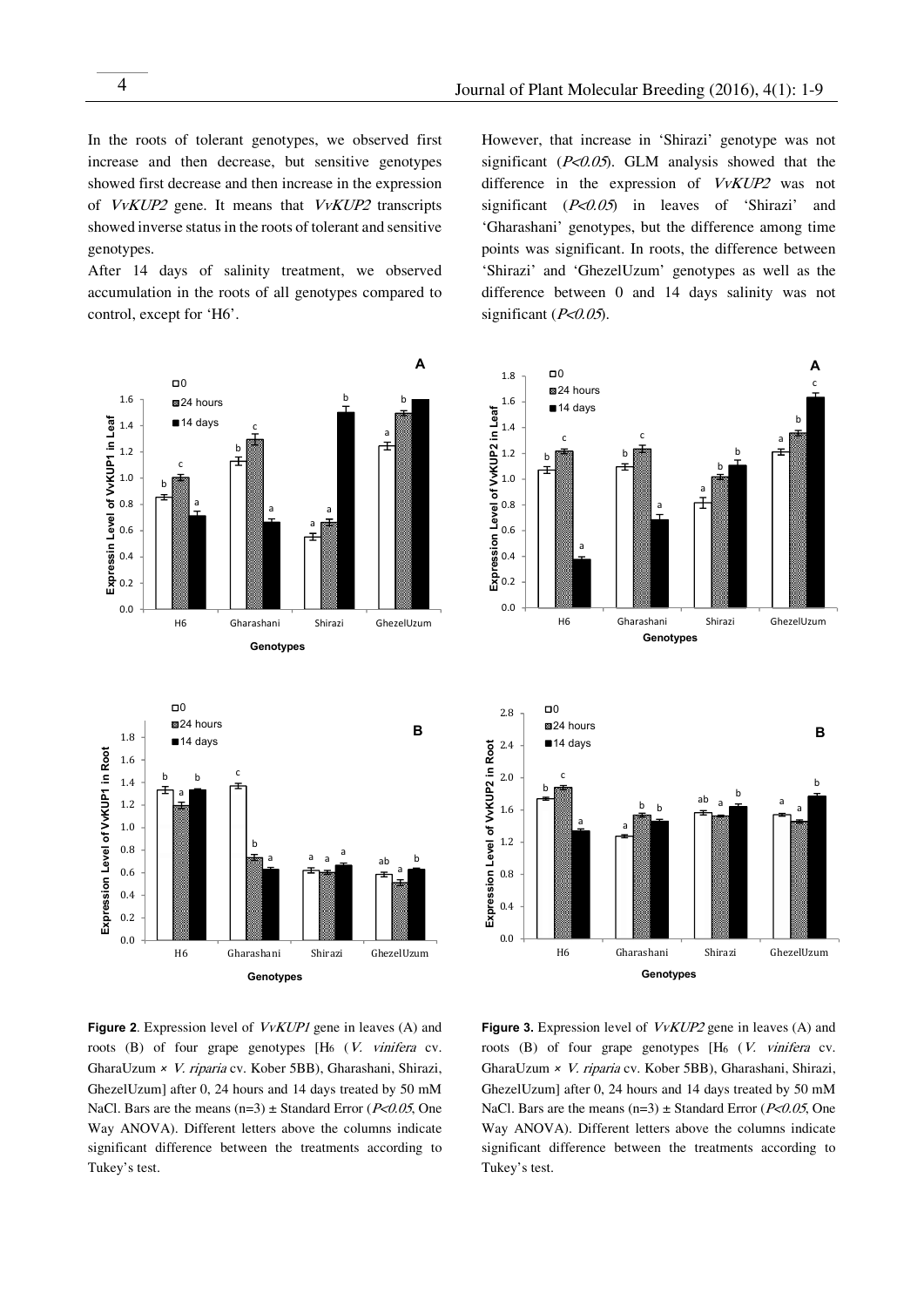

**Figure 4.** Expression level of *VvK1.1* gene in leaves (A) and roots  $(B)$  of four grape genotypes  $[H_6 (V. \textit{vinifera} cv.$ GharaUzum *×* V. riparia cv. Kober 5BB), Gharashani, Shirazi, GhezelUzum] after 0, 24 hours and 14 days treated by 50 mM NaCl. Bars are the means  $(n=3) \pm$  Standard Error (P<0.05, One Way ANOVA). Different letters above the columns indicate significant difference between the treatments according to Tukey's test.

# **Salinity effects on the expression of VvK1.1 gene**

VvK1.1 gene belongs to a potassium channel. In longterm salinity, VvK1.1 transcripts accumulated in the leaves of all genotypes, except for 'Gharashani' that showed decrease (Figure 4). The results showed that VvK1.1 transcripts up regulated in the roots of all genotypes, except for H6 that showed no significant change  $(P<0.05)$ . GLM analysis showed that the difference in the expression of  $VvK1.1$  in leaves and roots of all genotypes was significant  $(P<0.05)$ . In leaves the difference between 24 hours and 14 days salinity was not

significant, but in roots the difference among time points was significant ( $P<0.05$ ).

## **DISCUSSION**

Arabidopsis AtKUP1 was mostly expressed in roots (8). By contrast, salinity-treated rice plants showed a reduction in HKT1 transcript level and its down regulation was because of increase in Na+ influx during salinity (9). Under salt stress, different ion channels changed to maintain ion homeostasis. Potassium channels were induced with the increase of salt concentrations.

It was important to keep a balance between  $K^+$  and  $Na^+$ in the cells. Therefore, two potassium transporters from the KUP/KT/HAK family, VvKUP1 and VvKUP2, were isolated from V. vinifera berries (7). Two evidences indicate that they were involved in potassium transport (1): First, they both shared sequence homology with other potassium transporter and second, both completed an E. coli mutant deficient in potassium transport (7). In grape fruits (Vitis vinifera), the expression of VvKUP1 and VvKUP2 potassium transporter genes was dependent on developmental stage.

It seems that these transporters were required for the potassium-driven cell expansion in grape. Both VvKUP1 and VvKUP2 were most highly expressed in reproductive tissues (berries, flowers, and seeds) in Shiraz variety (5). Since salinity stress severely impacts on  $K<sup>+</sup>$  homeostasis in plant, regulation of  $K<sup>+</sup>$  transport through cell membrane might be expected. Transcription of KUP2, which is mostly expressed in rapidly growing tissues and has been shown to play a role in cell expansion, is decreased in the shoots of plants treated by salinity. Its down regulation may reflect salinity-induced lack of turgor and reduction in growth. By contrast, KUP6 and KUP11 are both up regulated during salt stress (7). Transcript abundance of KUP1 and KUP4 homologues increased during  $K^+$  starvation and salt exposure (21). We studied the expression of two potassium transporters VvKUP1 and VvKUP2- under salinity conditions. As shown in Figures 2 and 3, the expression of these genes was interestingly

similar in the leaves of all genotypes. The results verified Su *et al.* (21) and Elumalai *et al.* (7) reports about up regulation of KUP1 transcripts under salinity, because after 24 hours salinity we observed increases in expression of VvKUP1 in all genotypes. However the results were not consistent with Elumalai et al. (7) report about decrease in expression of KUP2 under salinity. We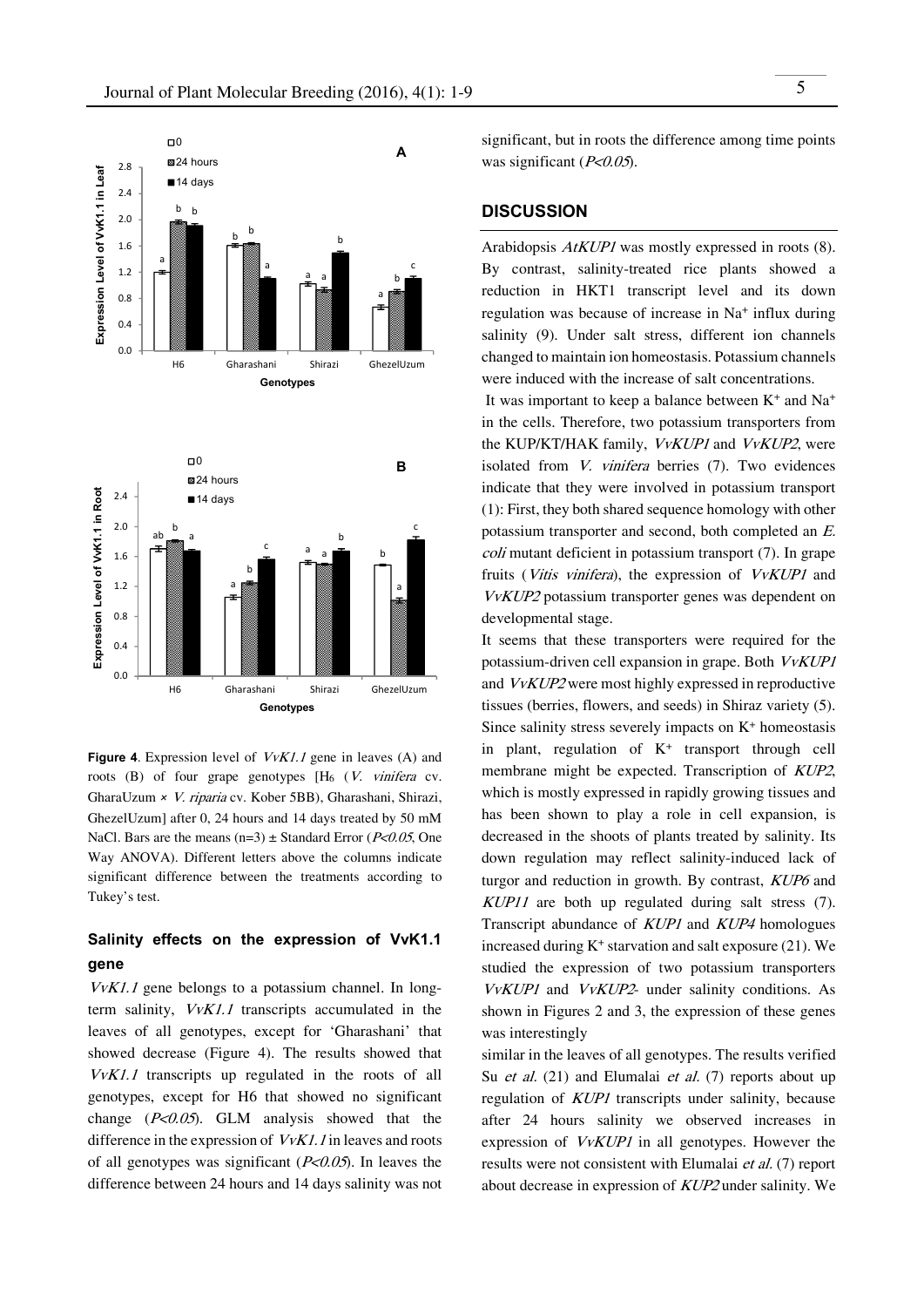observed increase in VvKUP2 transcripts after 24 hours salt stress, though tolerant genotypes showed decrease after 14 days salinity It seems that because of higher Na+ accumulation in leaves (15), sensitive genotypes needed higher expression of potassium transporters and probably Na+ transport to the leaves through these transporters. But the tolerant genotypes didn't need the expression of these transporters, because they could control Na+ transport to the leaves after 14 days salinity.

The expression of potassium transporters was different in roots of the genotypes. VvKUP1 transcripts showed no significant change  $(P<0.05)$  compared to control, except 'Gharashani' that showed the transcripts decrease. Although the expression of VvKUP2 increased in 'Gharashani' and 'GhezelUzum' genotypes, it didn't change significantly compared to control in 'Shirazi' and decreased in 'H6'. Considering a significant decrease  $(P<0.05)$  in the expression of one of potassium transporter genes in roots of tolerant genotypes, no reduction in their expression in sensitive genotypes and regarding the physiological findings (15), it could be concluded that the accumulation of these gene transcripts in sensitive genotypes was because of high Na+ absorption via these transporters. It seems that the mechanism of gene expression in roots and shoots was different. There was a significant positive correlation  $(P<0.05)$  between expression of K<sup>+</sup> transporters –  $VvKUP1$  and  $VvKUP2$ - and accumulation of Na<sup>+</sup> in leaves of sensitive genotypes. Arabidopsis AtKUP1 was mostly expressed in roots and was dependent on membrane potential (8). KUP2 is known to regulate cell size and therefore the reduced expression of this transporter could be important for developmental and physiological responses to salt stress  $(7)$ .  $VvK1.1$ , like other Shaker channels, was voltage dependent. The voltage dependence was independent of the external K+ concentration, a feature classically reported in inwardly rectifying plant Shaker channels (24). Regulation of channel activity by external  $K^+$ , prevents both  $K^+$  influx and efflux when the  $K^+$  external concentration is decreased (22). Accumulation of AKT1 transcripts in Arabidopsis roots is not sensitive to salt stress (18). In Arabidopsis, AKT1 is mainly expressed in roots and that leads to inward  $K^+$  channel activity involved in  $K^+$  uptake from the soil  $(25)$ .  $VvK1.1$  can be considered as the grapevine ortholog of Arabidopsis AKT1 because the sequence identity is high between AKT1 and  $VvK1.1$ (71%). In roots, the expression of  $VvK1.1$  in cortical cells suggests a role in  $K^+$  uptake from the soil, as shown for

the Arabidopsis AKT1 channel (10). The expression of VvK1.1 can also be detected in phloem tissues, both in roots and in berries, indicating  $K^+$  transport in the phloem vascular system (9). Cue'llar et al. (3) reported that VvK1.1 transcript accumulation is strongly sensitive to drought stress. Whereas transcripts are accumulated in leaves and berries up to six fold, the roots

display a decrease up to five fold in sensitive variety. Thus, drought stress in grape is probably resulted in changes in the cell membrane for  $K<sup>+</sup>$  transport, depending on the organ or tissue, and the balance between transporter and channel activities. ABA caused VvK1.1 accumulation in leaves, but did not affect the accumulation level in roots. This suggests that regulation of VvK1.1 expression in drought stress is under ABA control in leaves and independent from this hormone in roots. Also grapevine watering with 50 mM NaCl or KCl revealed no significant change in VvK1.1 transcripts, either in roots or in leaves. Different results from salinity effects on VvK1.1 gene were reported. Expression of AKT1 in Arabidopsis –homolog of *VvK1.1*- was higher in roots and played a role in  $K^+$  uptake from the soil as an inward channel (10). The results about the expression of VvK1.1 gene in leaves under salinity were not consistent with Cue'llar *et al.* (3) report. They reported no change in expression of  $VvK1.1$  gene under salinity, but gene transcripts increased in leaves of our genotypes, except 'Gharashani'. The previous study showed ABA content increased with time passing under salinity (15). It verified Cue'llar et al. (3) report that ABA probably increased the expression of VvK1.1 in leaves of grape genotypes under salinity. However if that opinion is true, it cannot be applied for 'Gharashani' genotype. There was a significant positive correlation  $(P<0.05)$  between the increase of ABA and the VvK1.1 transcripts in our genotypes, except 'Gharashani'. The results in roots were on the contrary to Cue'llar et al. (3) study. They reported decrease in expression of *VvK1.1* in roots of grape under drought stress, whereas we observed increase in transcripts in roots of all genotypes after 14 days salinity, except 'H6' that showed no significant change ( $P<0.05$ ) compared to control.

## **CONCLUSION**

Molecular study was done in tolerant and sensitive grape genotypes by RT-PCR technique. The expression of these genes in grape showed significant difference between tolerant ('H6' and 'Gharashani') and sensitive genotypes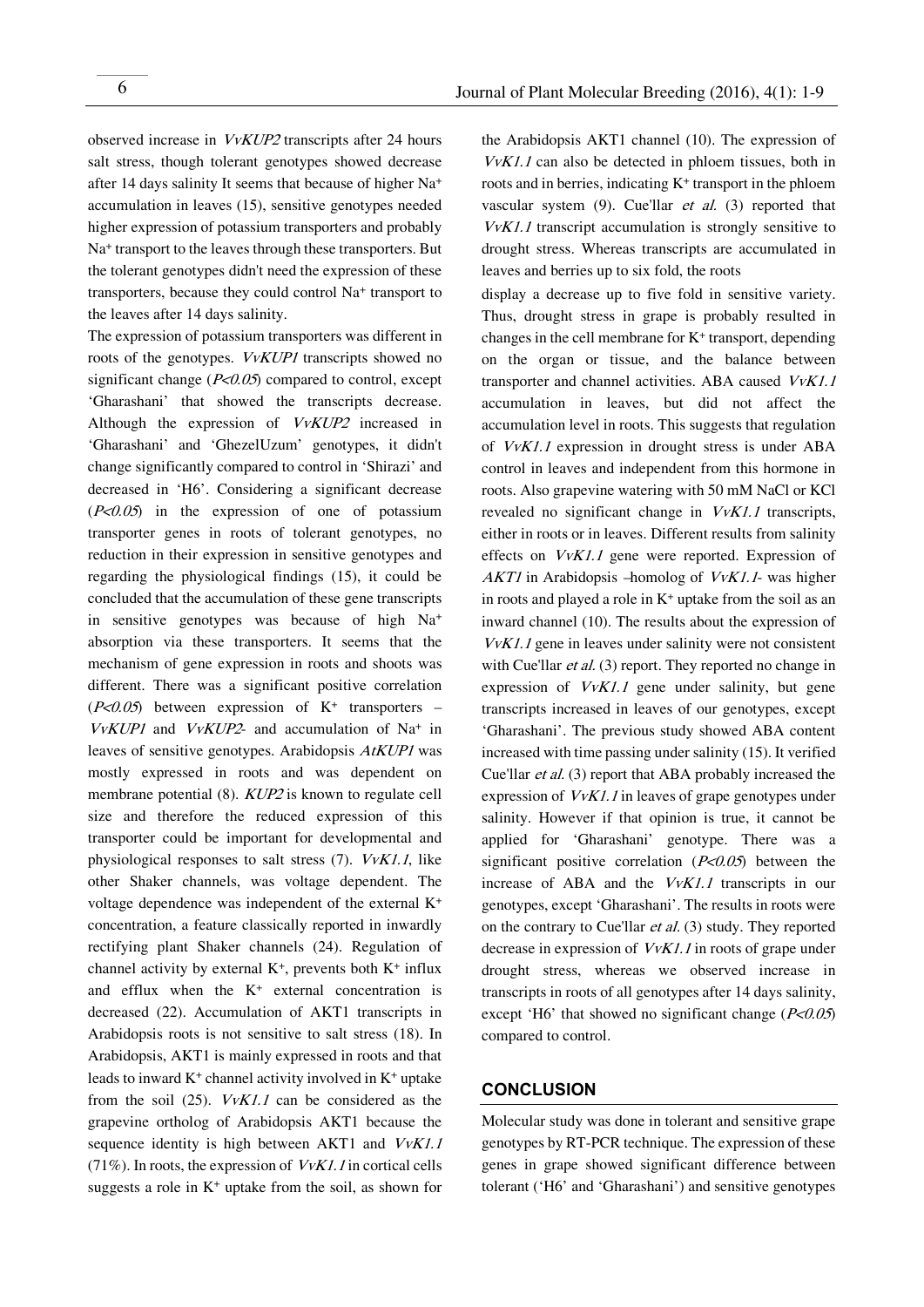('Shirazi' and 'GhezelUzum'). Interestingly, the expression of VvKUP1, VvKUP2 and VvK1.1 genes highly increased in the leaves of sensitive genotypes compared to tolerant ones. The results were consistent with Su *et al.* (22) and Elumalai *et al.* (7) reports about increase in expression of potassium transporter genes under salinity. To summarize, different expression of genes in salt sensitive and tolerant grape genotypes, combined with previous studies of salt induced responses in specific cultivars (23), provide useful information for salt tolerance in grape, a crop of major economic interest that is more exposed to salt stress.

# **ACKNOWLEDGEMENTS**

The authors would like to thank Urmia Agricultural Research Center (Kahriz vineyard, Urmia, Iran) for providing grapevine cuttings.

#### **REFERENCES**

- [1] Banuelos, M.A., Klein, R.D., Alexander-Bowman, S.J. and Rodriguez-Navarro, A. 1995. A potassium transporter of the yeast Schwanniomyces occidentalis homologous to the Kup system of Escherichia coli has a high concentrative capacity. EMBO J, 14: 3021-3027.
- [2] Banuelos, M.A., Garciadeblas, B., Cubero, B. and Rodriguez- Navarro, A. 2002. Inventory and functional characterization of the HAK potassium transporters of rice. Plant Physiol, 130: 784-795.
- [3] Cue´llar, T., Pascaud, F., Verdeil, J.L., Torregrosa, L., Adam-Blondon, A.F., Thibaud, J.B., Sentenac, H. and Gaillard, I. 2010. A grapevine Shaker inward K+ channel activated by the calcineurin B-like calcium sensor 1– protein kinase CIPK23 network is expressed in grape berries under drought stress conditions. The Plant J, 61: 58-69.
- [4] Cushman, J.C. and Bohnert, H.J. 2000. Genomic approaches to plant stress tolerance. Curr Opin Plant Biol, 3: 117-124.
- [5] Davies, C., Shin, R., Liu, W., Thomas, M.R. and Schachtman, D.P. 2006. Transporters expressed during grape berry (Vitis vinifera L.) development are associated with an increase in berry size and berry potassium accumulation. J Exp Bot, 57: 3209-3216.
- [6] Deluc, L.G., Grimplet, J., Wheatley, M.D., Tillett, R.L., Quilici, D.R., Osborne, C., Schooley, D.A., Schlauch, K.A., Cushman, J.C. and Cramer, G.R. 2007. Transcriptomic and metabolite analyses of Cabernet

Sauvignon grape berry development. BMC Genomics, 8: 4-9.

- [7] Elumalai, R.P., Nagpal, P. and Reed, J.W. 2002. A mutation in the Arabidopsis KT2/KUP2 potassium transporter gene affects shoots cell expansion. Plant Cell, 14: 119–131.
- [8] Fu, H.H. and Luan, S. 1998. AtKuP1: a dual-affinity  $K^+$ transporter from Arabidopsis. Plant Cell, 10: 63–73.
- [9] Golldack, D., Quigley, F., Michalowski, C.B., Kamasani, U.R. and Bohnert, H.J. 2003. Salinity stress-tolerant and sensitive rice (Oryza sativa L.) regulate AKT1-type potassium channel transcripts differently. Plant Mol Biol, 51: 71–81.
- [10] Hirsch, R.E., Lewis, B.D., Spalding, E.P. and Sussman, M.R. 1998. A role for the AKT1 potassium channel in plant nutrition. Science, 280: 918–921.
- [11] Jellouli, N., Ben Jouiraa, H., Skouri, H., Ghorbel, A., Gourgouri, A. and Mliki, A. 2007. Proteomic analysis of Tunisian grapevine cultivar Razegui under salt stress. J Plant Physiol, 165: 471-481.
- [12] Louime, C., Vasanthaiah, H., Jittayasothorn, Y., Lu, J., Basha, S.M., Thipyapong, P. and Boonkerd, N. 2008. 'A simple and efficient protocol for high quality RNA extraction and cloning of chalcone synthase partial cds from muscadine grape cultivars (Vitis rotundifolia Michx.)'. Eur J Sci Res, 22(2): 232-240.
- [13] Maathuis, F.J.M. and Sanders, D. 1997. Regulation of K<sup>+</sup> absorption in plant root cells by external K+: interplay of different K+ transporters. J Exp Bot, 48: 451–458.
- [14] Mohammadkhani, N., Heidari, R., Abbaspour, N. and Rahmani, F. 2014. Evaluation of Salinity Effects on Ionic Balance and Compatible Solute Contents in Nine Grape (Vitis L.) Genotypes. J Plant Nutr, 37: 1817-1836.
- [15] Mohammadkhani, N., Heidari, R., Abbaspour, N. and Rahmani, F. 2012. Comparative Study of Salinity Effects on Ionic Balance and Compatible Solutes in Nine Iranian Table Grape (Vitis vinifera L.) Genotypes. J Int Sci Vigne Vin, 47 (2): 99-114
- [16] Mohammadkhani, N. 2013. Evaluation of salt tolerance in different grapevine genotypes (*Vitis L*.) by studying ionic balance and some physiological and biochemical factors influenced by NaCl. (In Persian). PhD thesis, Biology department, Science faculty, Urmia University, Urmia, Iran.
- [17] Mpelasoka, B., Schachtman, D.P., Treeby, M.T., Thomas, M.R. 2003. A review of potassium nutrition in grapevines with special emphasis on berry accumulation. Aust J. Grape Wine R, 9: 154-168.
- [18] Pilot, G., Pratelli, R., Gaymard, F., Meyer, Y. and Sentenac, H. 2003. Five group distribution of the Shaker-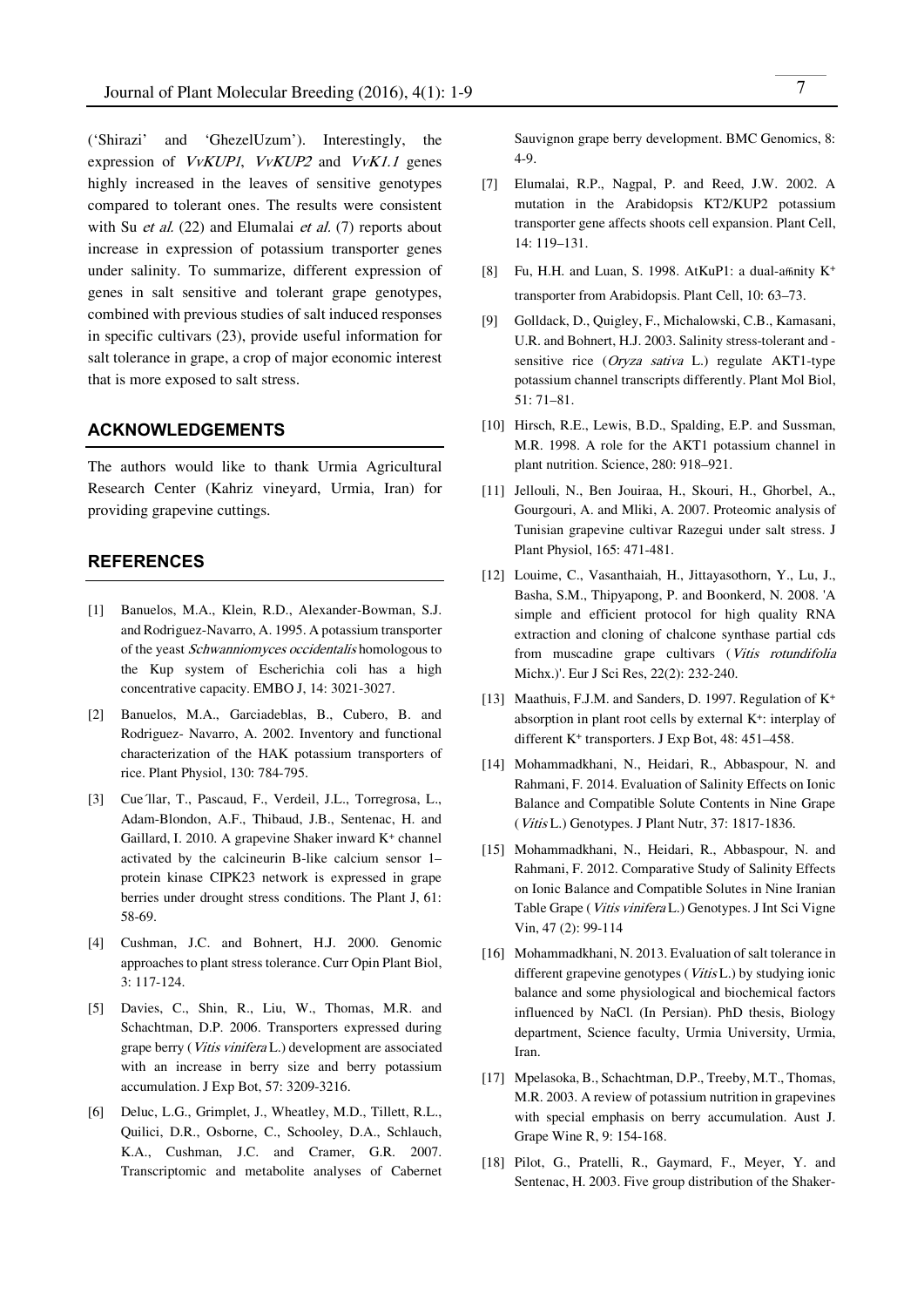like K+ channel family in higher plants. J Mol Evol, 56: 418-434.

- [19] Pratelli, R., Lacombe, B., Torregrosa, L., Gaymard, F., Romieu, C., Thibaud, J.B. and Sentenac, H. 2002. A grapevine gene encoding a guard cell K+ channel displays developmental regulation in the grapevine berry. Plant Physiol, 128: 564-577.
- [20] Santa-Maria, G.E., Rubio, F., Dubcovsky, J. and Rodriguez-Navarro, A. 1997. The HAK1 gene of barley is a member of a large gene family and encodes a highaffinity potassium transporter. Plant Cell, 9: 2281-2289.
- [21] Su, H., Golldack, D., Zhao, C.S. and Bohnert, H.J. 2002. The expression of HAK type K<sup>+</sup> transporters is regulated in response to salinity stress in common ice plant. Plant Physiol, 129: 1482-1493.
- [22] Su, Y.H., North, H., Grignon, C., Thibaud, J.B., Sentenac, H. and Ve´ry, A.A. 2005. Regulation by external K in a maize inward shaker channel targets transient activity in the high concentration range. Plant Cell, 17: 1532-1548.
- [23] Tattersall, E.A.R., Grimplet, J., DeLuc, L., Wheatley, M.D., Vincent, D., Osborne, C., Ergül, A., Lomen, E., Blank, R.R., Schlauch, K.A., Cushman, J.C. and Cramer, G.R. 2007. Transcript abundance profiles reveal larger and more complex responses of grapevine to chilling compared to osmotic and salinity stress. Funct Integr Genomics, 7: 317-333.
- [24] Very, A.A. and Sentenac, H. 2003. Molecular mechanisms and regulation of K+ transport in higher plants. Annu Rev Plant Biol, 54: 575-603.
- [25] Xu, J., Li, H.D., Chen, L.Q., Wang, Y., Liu, L.L., He, L. and Wu, W.H. 2006. A protein kinase, interacting with two calcineurin B-like proteins, regulates K+ transporter AKT1 in Arabidopsis. Cell, 125: 1347-1360.